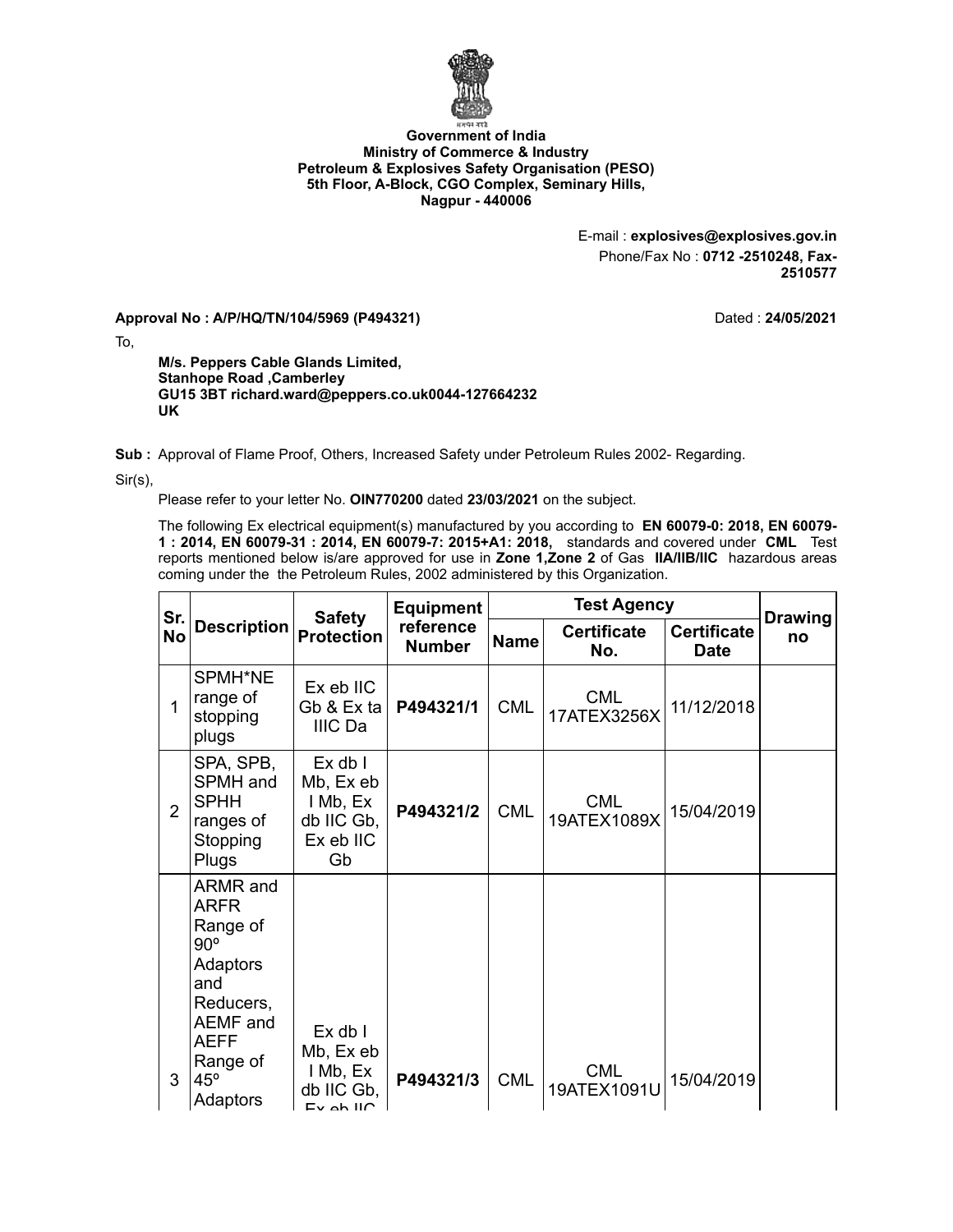|   | and<br>Reducers &<br>ATMF and<br>ATFF<br>Range of<br>$30^{\circ}$<br>Adaptors<br>and<br><b>Reducers</b> | LA GN IIV<br>Gb                                                       |           |            |                           |            |  |
|---|---------------------------------------------------------------------------------------------------------|-----------------------------------------------------------------------|-----------|------------|---------------------------|------------|--|
| 4 | Range of<br>E*****F*,<br>$D****F$ and<br>$C^{****}E^*$<br>Cable<br>Glands                               | Ex db IIC<br>Gb, Ex eb<br>IIC Gb &<br>Ex ta IIIC<br>Da                | P494321/4 | <b>CML</b> | <b>CML</b><br>19ATEX1106X | 08/01/2020 |  |
| 5 | RA** Range<br>of Rotating<br>Adaptors<br><b>Reducers</b><br>and Elbows                                  | Ex db I<br>Mb, Ex eb<br>I Mb, Ex<br>db IIC Gb,<br>Ex eb IIC<br>Gb     | P494321/5 | <b>CML</b> | <b>CML</b><br>19ATEX1330X | 21/05/2020 |  |
| 6 | Type A****,<br>A*L**<br>A*LC*** and<br>A*RC***<br>Range of<br>Cable<br>Glands                           | Ex db IIC<br>Gb, Ex eb<br>IIC Gb &<br>Ex ta IIIC<br>Da                | P494321/6 | <b>CML</b> | <b>CML</b><br>19ATEX1345X | 08/10/2019 |  |
| 7 | A8**,<br>A8C***.<br>A8RC**,<br>D8X**.<br>D8XC***<br>E8X** and<br>E8XC***<br>Range of<br>Cable<br>Glands | Ex db IIC<br>Gb, Ex eb<br>IIC Gb &<br>Ex ta IIIC<br>Da                | P494321/7 | <b>CML</b> | <b>CML</b><br>19ATEX1346X | 08/10/2019 |  |
| 8 | Type CR-<br>***, CR-D**<br>& CR-O***<br>Cable<br>Glands                                                 | Ex db IIC<br>Gb, Ex eb<br>IIC Gb &<br>Ex ta IIIC<br>Da                | P494321/8 | <b>CML</b> | <b>CML</b><br>19ATEX1348X | 08/10/2019 |  |
| 9 | UL-C, UL-U<br>and UL-X<br>Range of<br><b>Barrier</b><br>Cable<br>Glands                                 | $Ex$ db $I$<br>Mb, Ex eb<br>I Mb, Ex<br>db IIC Gb,<br>Ex eb IIC<br>Gb | P494321/9 | <b>CML</b> | <b>CML</b><br>19ATEX1349X | 08/10/2019 |  |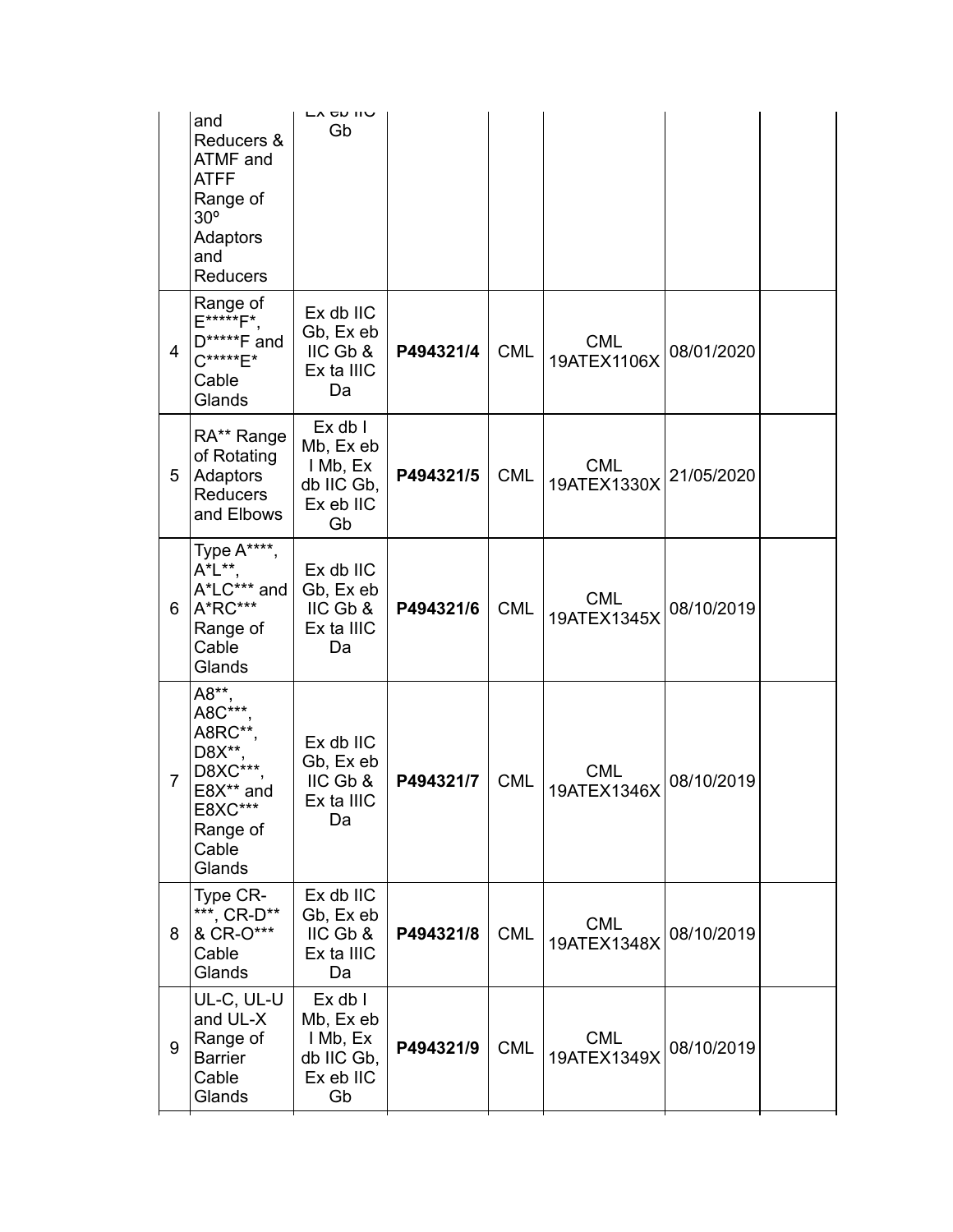|    | ACDP*NE<br>10 Breather<br><b>Drains</b>                                                                                                                                                                                                                             | Ex eb IIC<br>IIIC Da                                 | Gb & Ex ta   <b>P494321/10</b> | <b>CML</b> | <b>CML</b><br>19ATEX3104X | 14/08/2019 |  |
|----|---------------------------------------------------------------------------------------------------------------------------------------------------------------------------------------------------------------------------------------------------------------------|------------------------------------------------------|--------------------------------|------------|---------------------------|------------|--|
|    | <b>ACDP</b><br>11 Breather<br>Drain                                                                                                                                                                                                                                 | Ex eb I<br>Mb, Ex eb<br>IIC Gb &<br>Ex ta IIIC<br>Da | P494321/11                     | <b>CML</b> | <b>CML</b><br>19ATEX3347X | 08/10/2019 |  |
|    | ARMR and<br><b>ARFR</b><br>Range of<br>$90^\circ$<br>Adaptors<br>and<br>Reducers,<br>AEMF and<br><b>AEFF</b><br>Range of<br>12 45°<br>Adaptors<br>and<br>Reducers &<br>ATMF and<br><b>ATFF</b><br>Range of<br>30 <sup>o</sup><br>Adaptors<br>and<br><b>Reducers</b> | Ex nR IIC<br>Gc                                      | P494321/12                     | <b>CML</b> | <b>CML</b><br>19ATEX4093U | 15/04/2019 |  |
| 13 | Range of<br>E*****F* and<br>D*****F, CR-<br>*** and CR-<br>D**, A8**<br>A8C***<br>A8RC**<br>D8X**<br>D8XC***<br>E8X**<br>E8XC***<br>A****, A*L**,<br>A*LC***<br>A*RC***<br>Cable<br>Glands                                                                          | Ex nR IIC<br>Gc                                      | P494321/13                     | <b>CML</b> | <b>CML</b><br>19ATEX4109X | 10/01/2020 |  |
|    | RA** Range<br>of Rotating<br>14 Adaptors<br>Reducers<br>and Elbows                                                                                                                                                                                                  | Ex nR IIC<br>Gc                                      | P494321/14                     | <b>CML</b> | <b>CML</b><br>19ATEX4331X | 18/02/2020 |  |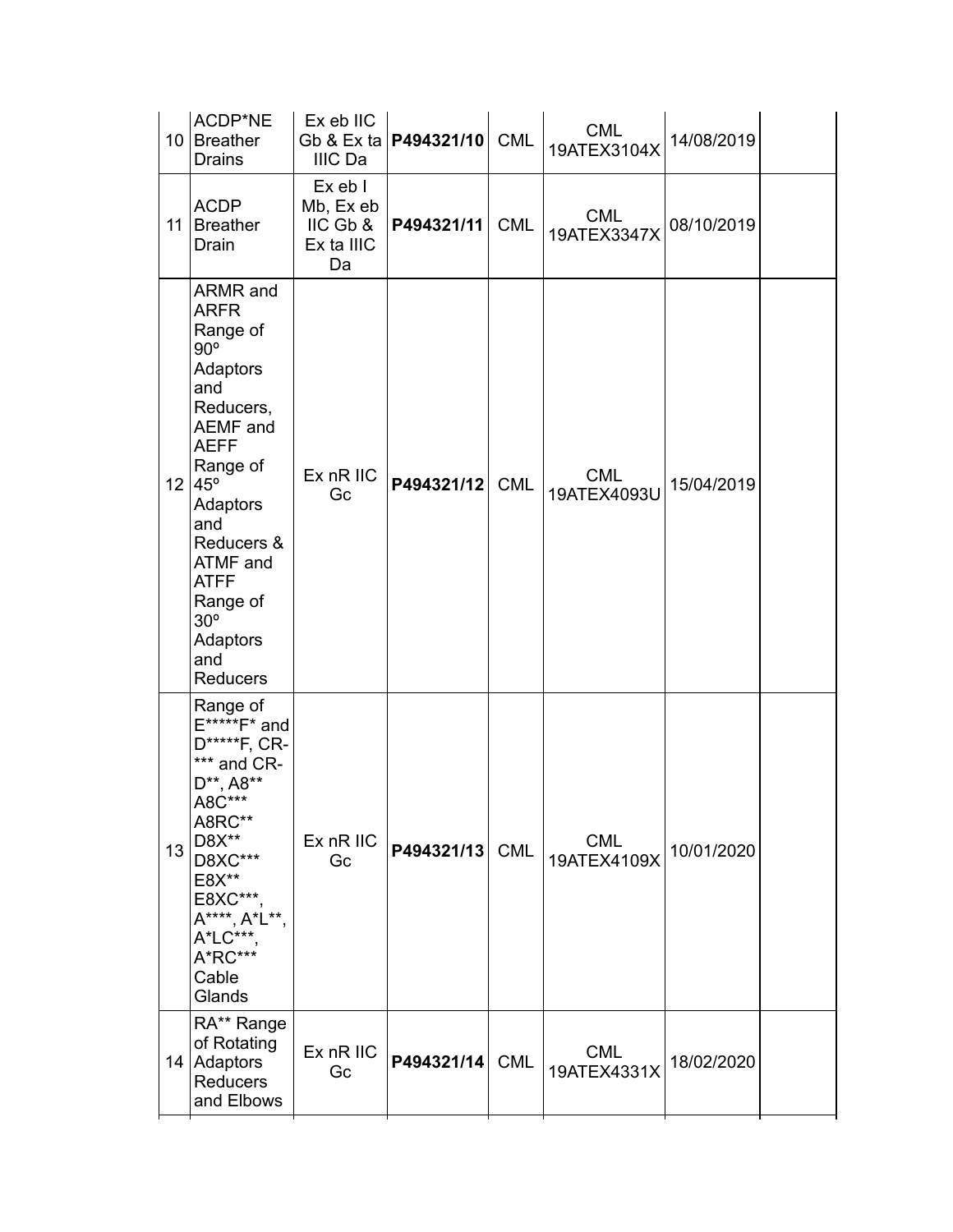| 15 | AR, ARMM<br>and ARFF<br>ranges of<br>Adaptors<br>and<br><b>Reducers</b>                                                                          | Ex db I<br>Mb, Ex eb<br>I Mb, Ex<br>db IIC Gb,<br>Ex eb IIC<br>Gb     | P494321/15 | <b>CML</b> | <b>CML</b><br>19ATEX1090X | 15/04/2019 |  |
|----|--------------------------------------------------------------------------------------------------------------------------------------------------|-----------------------------------------------------------------------|------------|------------|---------------------------|------------|--|
|    | $LT-C^*$<br>Range of<br>16 Barrier<br>Cable<br>Glands                                                                                            | $Ex$ db $I$<br>Mb, Ex eb<br>I Mb, Ex<br>db IIC Gb,<br>Ex eb IIC<br>Gb | P494321/16 | <b>CML</b> | <b>CML</b><br>19ATEX1171X | 08/10/2019 |  |
| 17 | <b>EC****</b><br>Range of<br><b>Barrier</b><br>Cable<br>Glands and<br>Stopper<br><b>Boxes</b>                                                    | $Ex$ db $I$<br>Mb, Ex eb<br>I Mb, Ex<br>db IIC Gb,<br>Ex eb IIC<br>Gb | P494321/17 | <b>CML</b> | <b>CML</b><br>19ATEX1113X | 14/08/2019 |  |
|    | $CR***$<br>Range of<br><b>Barrier</b><br>18 Cable<br>Glands and<br>Stopper<br><b>Boxes</b>                                                       | Ex db I<br>Mb, Ex eb<br>I Mb, Ex<br>db IIC Gb,<br>Ex eb IIC<br>Gb     | P494321/18 | <b>CML</b> | <b>CML</b><br>19ATEX1344X | 10/10/2019 |  |
|    | SPMH and<br><b>SPHH</b><br>ranges of<br>Stopping<br>Plugs & AR,<br>19 ARMM and<br><b>ARFF</b><br>ranges of<br>Adaptors<br>and<br><b>Reducers</b> | Ex nR IIC<br>Gc                                                       | P494321/19 | <b>CML</b> | <b>CML</b><br>19ATEX4092X | 15/04/2019 |  |
| 20 | Range of<br>$EC***$<br>CR****, UL-*<br>and LT-C*<br>Cable<br>Glands                                                                              | Ex nR IIC<br>Gc                                                       | P494321/20 | <b>CML</b> | <b>CML</b><br>19ATEX4114X | 10/10/2019 |  |

This Approval is granted subject to observance of the following conditions:-

1)The design and construction of the equipment shall be strictly in accordance with description, condition and drawings as mentioned in the CML Test Reports referred to above.

2)The equipment shall be used only with approved type of accessories and associated apparatus.